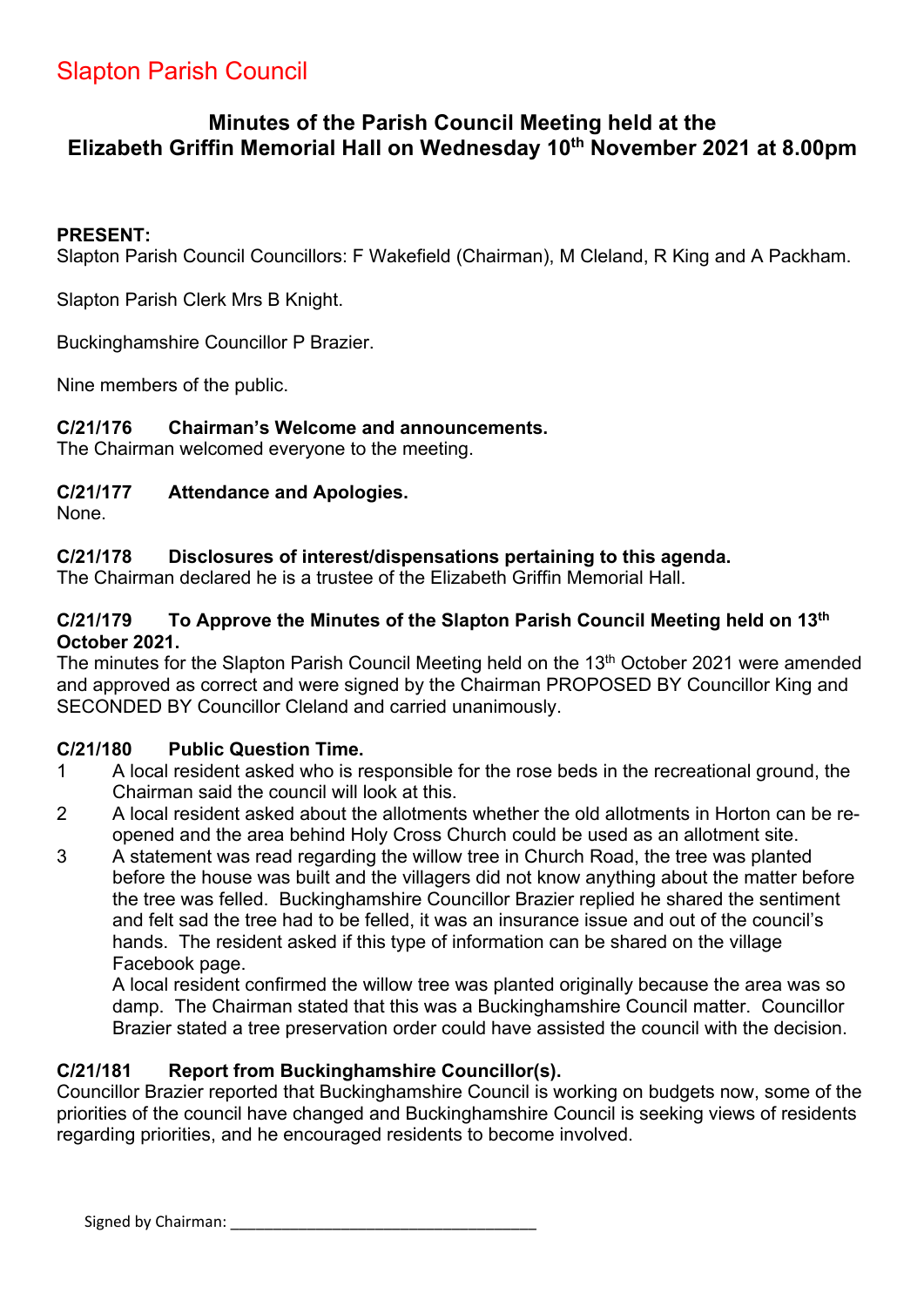Councillor Brazier reported that the two stiles that have been reported as damaged have been assessed by Bucks Rights of Way and they will not be repaired or replaced. Councillor Brazier suggested that Slapton Parish Council contact to rRipple to replace the stiles with kissing gates.

Councillor Brazier gave an update that Jubilee Field is available to be devolved to Slapton Parish Council. The 40MPH application is progressing. The old allotment site in Horton was discussed and Councillor Brazier will investigate getting this devolved to the parish council.

# **C/21/182 Planning Application(s):**

None.

# **C/21/183 Footpaths, Bridleways and Roads.**

The B488 through Horton is scheduled to be closed between 15-19<sup>th</sup> November due to a new gully installation outside of Grove Cottage.

Horton S-bend overgrown hedge - the landowner has been written to, if there is no response by the end of the week this will be passed to the Buckinghamshire Council Local Area Technician.

Councillor Packham explained the draft design for the Slapton sign which includes aspects of the village. Councillor Packham will obtain an up-to-date cost to be considered at the December meeting.

The streetlight contractor Aylesbury Mains have ceased trading and it was agreed to use Sparkx PROPOSED BY Councillor King and SECONDED BY Councillor Cleland and carried unanimously.

It was agreed to investigate the costs of changing the lights to LED and the Parish Clerk will contact Sparkx.

## **C/21/184 Slapton Recreation Ground.**

It was agreed to book Play Around the Parishes and a date will be agreed.

# **C/21/185 Queen's Platinum Jubilee.**

Councillor Packham suggested a permanent brazier it was agreed to purchase a bespoke brazier to be located in the Recreation Ground. The cost for the brazier to be made by local blacksmith Hammer and Tongs is £1,600 PROPOSED BY Councillor Packham and SECONDED BY Councillor Cleland and carried unanimously. Councillor King will liaise with the Chairman and Councillor Packham regarding the location on the recreation ground.

Councillor Packham suggested a commemorative bench in Slapton, this will be included in The Villager and website for opinions.

The Chairman is liaising with the village groups regarding the Jubilee event.

# **C/21/186 Remembrance Sunday – 14th November 2021.**

The Chairman will lay the poppy wreath on behalf of Slapton Parish Council and Councillor Cleland will lay the poppy wreath on behalf of Buckinghamshire Council. The Chairman encouraged the Councillors to attend the service.

## **C/21/187 Children's Christmas Party.**

It was agreed to allocate £250 towards the Children's Christmas Party.

Signed by Chairman: